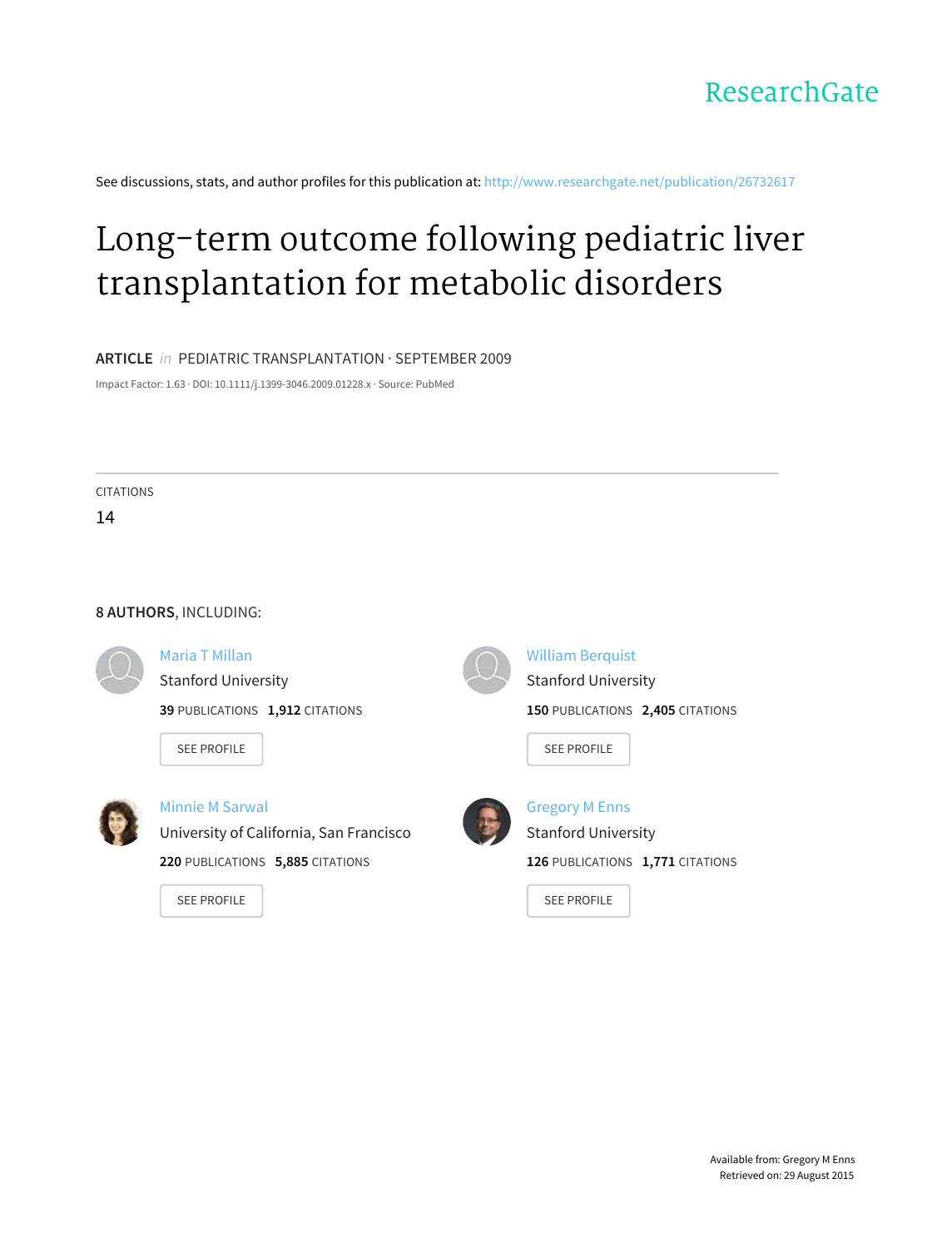## Long-term outcome following pediatric liver transplantation for metabolic disorders

Stevenson T, Millan MT, Wayman K, Berquist WE, Sarwal M, Johnston EE, Esquivel CO, Enns GM. Long-term outcome following pediatric liver transplantation for metabolic disorders. Pediatr Transplant 2009.  $\odot$  2009 John Wiley & Sons, A/S.

Abstract: In order to determine long-term outcome, including survival, growth and development, following liver transplantation in children with metabolic disorders, we retrospectively reviewed charts of 54 children with metabolic disorders evaluated from 1989–2005 for presenting symptoms, transplantation timing and indications, survival, metabolic parameters, growth, and development. Thirty-three patients underwent liver transplantation (12 received combined liver–kidney transplants) at a median age of 21 months. At a median follow-up of 3.6 yr, patient survival was 100%, and liver and kidney allograft survival was 92%, and 100%, respectively. For the group as a whole, weight Z scores improved and body mass index at follow-up was in the normal range. Two yr post-transplantation, psychomotor development improved significantly ( $p < 0.01$ ), but mental skills did not; however, both indices were in the low-normal range of development. When compared to patients with biliary atresia, children with metabolic disorders showed significantly lower mental developmental scores at one and two yr post-transplantation ( $p \leq 0.05$ ), but psychomotor developmental scores were not significantly different. We conclude that, in patients with metabolic disorders meeting indications for transplantation, liver transplantation or combined liver–kidney transplantation (for those with accompanying renal failure) is associated with excellent long-term survival, improved growth, and improved psychomotor development.

Even with optimal medical and nutritional support, many inborn errors of metabolism that affect the liver have a guarded prognosis. In some cases, a metabolic crisis may strike at any time, leading to mortality or neurological impairment in survivors. Therefore, liver transplantation has been an increasingly important therapeutic

#### Terrell Stevenson<sup>1,\*</sup>, Maria T. Millan<sup>1</sup>, Karen Wayman<sup>1</sup>, William E. Berquist<sup>2</sup>, Minnie Sarwal<sup>3</sup>, Emily E. Johnston<sup>1</sup>, Carlos O. Esquivel $<sup>1</sup>$  and Gregory M.</sup> Enns<sup>4</sup>

<sup>1</sup>Departments of Surgery and Pediatric Transplantation, <sup>2</sup>Department of Pediatrics, Division of Gastroenterology, <sup>3</sup>Department of Pediatrics, Division of Nephrology, <sup>4</sup> Department of Pediatrics, Division of Medical Genetics, Stanford University, Stanford, CA, USA \*Present address: UCSF School of Medicine, San Francisco, CA, USA.

Key words: liver transplantation – renal transplantation – metabolic disorders – development – growth – survival

Gregory M. Enns, Associate Professor of Pediatrics, Director, Biochemical Genetics Program, Department of Pediatrics, Division of Medical Genetics, 300 Pasteur Drive, H-315, Stanford, CA 94305-5208, USA Tel.: 650 498 5798 Fax: 650 498 4555 E-mail: greg.enns@stanford.edu

Accepted for publication 1 July 2009

option for many inborn errors of metabolism (1). Successful liver transplantation has been reported for a variety of metabolic conditions, including  $\alpha_1$ antitrypsin deficiency (2, 3), urea cycle disorders (4), tyrosinemia type 1 (5), MSUD (6), organic acidemias (7, 8), glycogen storage disorders (9), primary hyperoxaluria type 1 (10, 11), Wilson disease (12), and mitochondrial respiratory chain disorders (13). In urea cycle defects, MSUD and organic acidemias, the risk of brain injury despite medical therapy is especially high, so the decision to operate in these conditions is often a matter of urgency. Organic acidemia patients tend to show improved metabolic control, growth, and quality of life following liver transplantation, but unfortunately may still experience brain damage despite surgery (7, 14). Other metabolic disorders, such as phenylketonuria, could in theory be treated by liver transplantation, but effective dietary and

Abbreviations: ALT, alanine transaminase; ASL, argininosuccinic acid lyase; AST, aspartate transaminase; BMI, body mass index; BSID, Bayley Scales of Infant Development; CPS, carbamyl phosphate synthetase; EBV, Epstein–Barr virus; MDI, Mental Developmental Index; MMA, methylmalonic acid; MSUD, maple syrup urine disease; OTC, ornithine transcarbamylase; PDI, Psychomotor Developmental Index; PTLD, post-transplantation lymphoproliferative disease; WISC, Wechsler Intelligence Scale for Children; WPPSI, Wechsler Preschool and Primary Scale of Intelligence Test.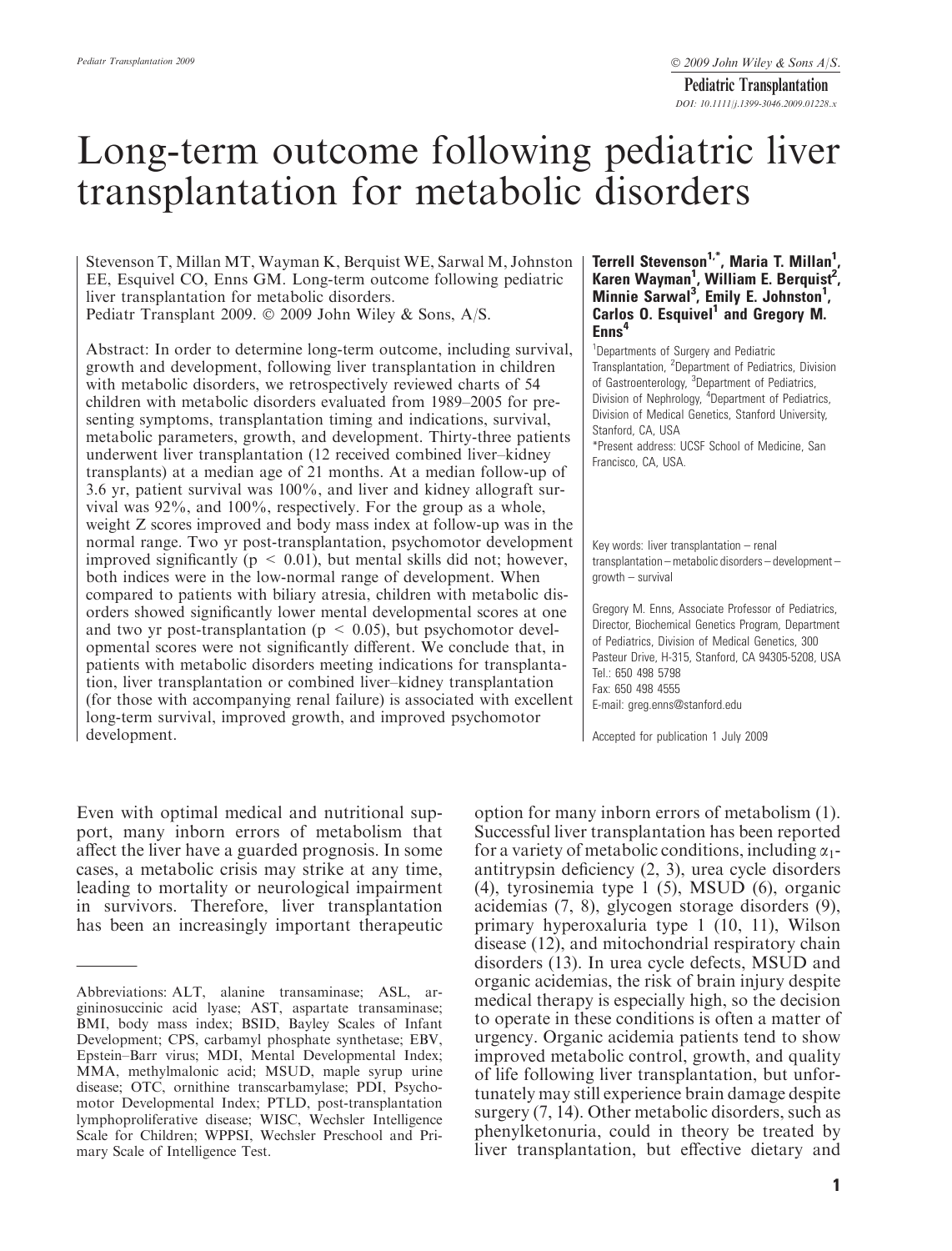medical therapy exist, so in such cases the risks of surgery outweigh potential benefits.

Important advances in immunosuppression, operative procedures, and post-operative intensive care have contributed to improved liver transplantation outcome (15–18). At present, five-yr survival rates between 80–90% are routinely expected following liver transplantation overall (19). Although we are now in an era of advanced surgical techniques (e.g., the use of living donors and reduced-size grafts) and better results, issues of donor availability and risks of long-term immunosuppressive medications still exist (16, 18). Significant factors requiring close examination in these patients include indication for transplantation, timing of surgery, survival, and long-term growth and developmental outcomes. In order to understand these issues more clearly, we carried out a single-center retrospective analysis of pediatric patients who underwent liver or liver–kidney transplantation for metabolic disorders.

#### Patients and methods

A chart review was performed on 54 pediatric patients with metabolic disorders evaluated at Lucile Packard Children's Hospital at Stanford for possible transplantation between 1989–2005. The study was approved by the Institutional Review Board at Stanford University. Parameters examined were presenting symptoms, indications and timing of transplantation, patient and graft survival, metabolic laboratory results, liver function, growth and development. Thirty-three children (15 female, 18 male) were transplanted during the time of the study period. Diagnoses were primary hyperoxaluria (n = 9), tyrosinemia (n = 6), citrullinemia  $(n = 3)$ , OTC deficiency  $(n = 3)$ ,  $\alpha$ -1-antitrypsin deficiency (n = 2), glycogen storage disease type 1a (n = 2), methylmalonic acidemia  $(mut^0)$  (n = 3), CPS deficiency  $(n = 2)$ , neonatal hemochromatosis  $(n = 1)$ , ASL deficiency  $(n = 1)$ , and a mitochondrial disorder with lactic acidosis ( $n = 1$ ). Twenty-one patients were evaluated by the liver transplant service but were not transplanted during the period of analysis, including children with diagnoses of  $\alpha$ -1-antitrypsin deficiency (n = 7), glycogen storage disease  $(n = 4)$ , urea cycle defects  $(n = 4)$ , neonatal hemochromatosis (n = 2), tyrosinemia (n = 1), protein C deficiency  $(n = 1)$ , Crigler-Najjar syndrome  $(n = 1)$ , and Wilson disease ( $n = 1$ ). Reasons for not undergoing transplantation included clinical instability, desire to continue medical management, low assigned priority status, and delays in organ availability.

Twenty-one children underwent liver transplantation  $\leq$  42 months of age and were evaluated using the BSID (20) before transplantation and then at three and 12 months post-transplantation. Two-yr post-transplantation developmental data were available for 14 of these 21 patients. The BSID generates an MDI and PDI  $(X = 100, SD = 15)$ . A subset of seven school-age urea cycle patients aged seven months to nine yr at transplantation were evaluated with either the WPPSI or WISC, standardized assessments designed to measure intellectual abilities in children from two to 16 yr of age. All developmental assessments were

conducted in an outpatient clinic as part of ongoing medical care during periods of clinical stability.

MDI and PDI mean scores were analyzed for significant change over time (pre-transplantation, three, 12, and 24 months post-transplantation) and also compared with biliary atresia patients (n = 31) transplanted at  $\leq 42$ months of age (mean age at transplantation 11 months; range 5–22 months; 12 females and 19 males). Both biliary atresia patients and metabolic patients were transplanted during the same time frame and cared for by the same medical and surgical team as the metabolic patients. T-tests were used to determine significance of change in mean MDI and PDI scores over time, as well as between different diagnoses at designated points in time (SAS STATVIEW 5.0).

#### **Results**

Isolated liver transplantation was performed in 21 patients and combined liver–kidney transplantation was performed in 12 patients (nine with primary hyperoxaluria type 1 and three with methylmalonic acidemia). These 33 children received a total of 48 organ grafts (36 livers, 12 kidneys at an average age of 49.3  $\pm$ 59.5 months [or a median age of 21 months]) (Table 1).

Overall, a diagnosis was established at an average age of  $18.6 \pm 38.6$  months (median age 4.5 months; range, <1 month–192 months). One or more of the following presenting signs and symptoms (listed most common to least) were noted at diagnosis: altered mental status, liver dysfunction, renal dysfunction, poor nutrition, hyperammonemia, metabolic acidosis, poor weight gain, poor growth, hyperbilirubinemia, hypoglycemia, infection, liver tumor, and dysmorphic features. The most common presenting symptoms among the 33 transplanted children were altered mental states (21/33 [64%]) and liver dysfunction (15/33 [45%]) (Table 2).

Table 1. Age at transplantation by diagnostic category

| Type of metabolic disease              | Age at transplantation (months) |
|----------------------------------------|---------------------------------|
| Primary hyperoxaluria ( $n = 9$ )      | $18.5(28.1 \pm 31.9)$           |
| Urea cycle defects $(n = 9)$           | 69 (66.8 $\pm$ 64.3)            |
| Citrullinemia ( $n = 3$ )              | 7 (28.8 $\pm$ 44.2)             |
| OTC defiency $(n = 3)$                 | $84(70.3 \pm 57.7)$             |
| CPS deficiency ( $n = 2$ )             | $139.5$ (139.5 $\pm$ 91.2)      |
| Arginosuccinic aciduria ( $n = 1$ )    | 63                              |
| Tyrosinemia ( $n = 6$ )                | $10(16.8 \pm 17.4)$             |
| Methylmalonic acidemia ( $n = 3$ )     | 130 $(161.7 \pm 76.6)$          |
| Alpha-1-antitrypsin deficiency (n = 2) | $25(25.0 \pm 19.8)$             |
| Glycogen storage disease $(n = 2)$     | $85(85.0 \pm 72.1)$             |
| Hemochromatosis $(n = 1)$              | 3                               |
| Mitochondrial disease $(n = 1)$        | 11                              |
| All patients ( $n = 33$ )              | $21(49.3 \pm 59.5)$             |

The median age of transplant (in months) for each subgroup of transplanted patients is indicated in the right-hand column; the mean  $±$  standard deviation follows in parentheses.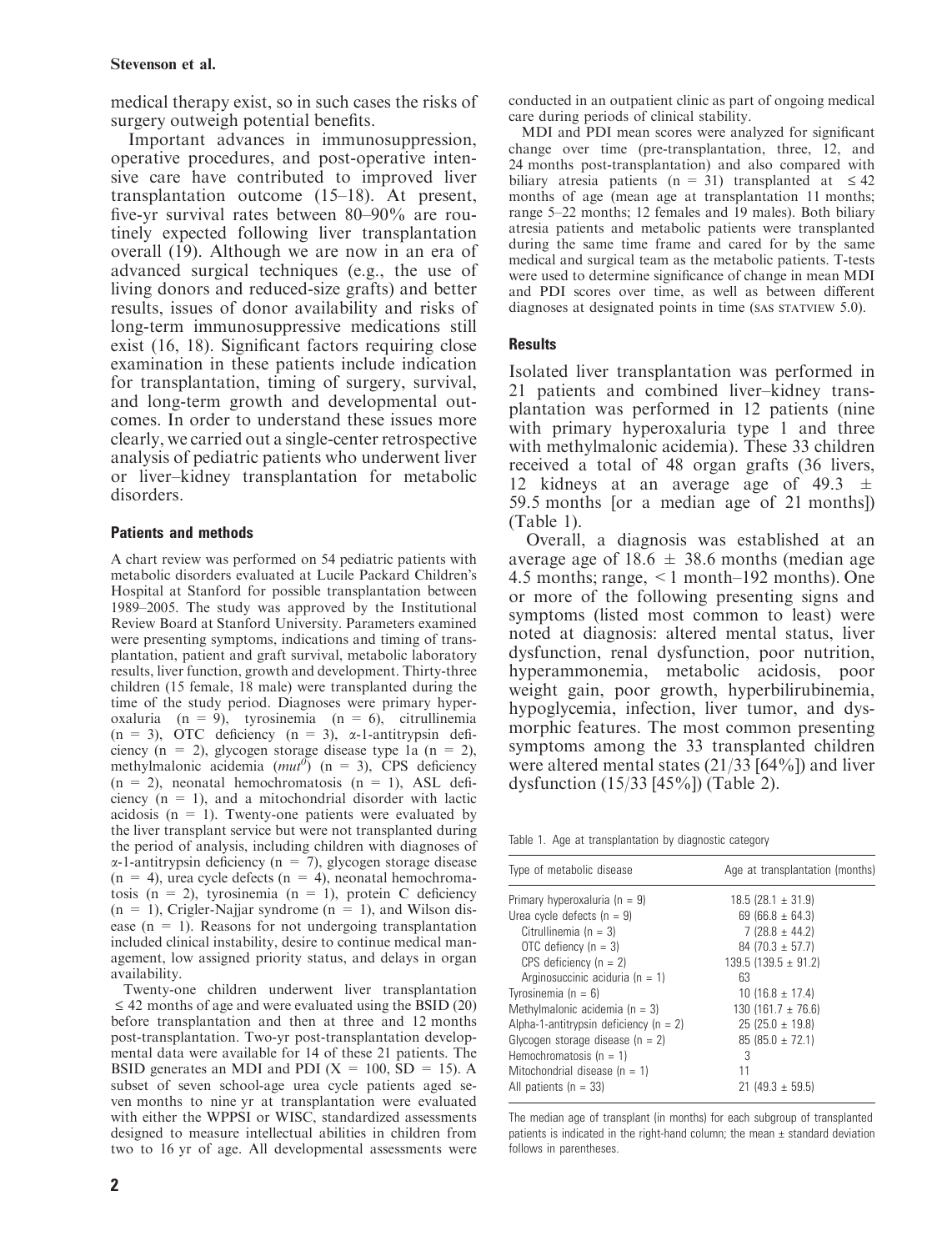| Type of metabolic disorder                                           |           | <b>AMS</b>   | £              | RD            | M           | MA         | 坣         | 오             | $\geqslant$                                       | 9G       | 느             | ă         | 오         |
|----------------------------------------------------------------------|-----------|--------------|----------------|---------------|-------------|------------|-----------|---------------|---------------------------------------------------|----------|---------------|-----------|-----------|
|                                                                      |           |              |                |               |             |            |           |               |                                                   |          |               |           |           |
| Primary hyperoxaluria (n = 9)                                        |           |              |                | Sg            | 4/9         | 2/9        |           |               | 3/9                                               | <u>ද</u> | $\frac{9}{2}$ |           |           |
| $N$ rosinemia (n = 6)                                                | <b>SG</b> |              |                | $\frac{1}{6}$ | 2/6         | 1/6        |           |               | $\frac{1}{6}$                                     | 2/6      |               |           | 2/6       |
| Citrullinemia ( $n = 3$ )                                            | 1/3       |              | 2/3            |               | 1/3         |            |           |               |                                                   |          |               |           |           |
| $C = 3$                                                              | 1/3       |              | 3/3            |               | 1/3         |            | 1/3       |               |                                                   |          |               |           |           |
| CPS deficiency (n = $2$ )                                            |           | 3325         | 2/2            |               | 2/2         |            |           |               |                                                   |          |               |           |           |
| Arginosuccinate aciduria (n = 1)                                     |           |              | 71             |               |             |            |           |               |                                                   |          |               |           |           |
| $\alpha$ -1-antitrypsin deficiency (n = .                            |           | $22 \leq 52$ |                |               |             |            |           |               |                                                   |          | 1/2           |           |           |
| Glycogen storage disease (n = 2)                                     | 385       |              |                |               |             | 1/2        |           |               |                                                   | 1/2      |               | 1/2       |           |
| Hemochromatosis ( $n = 1$ )                                          |           |              |                |               |             |            | 2         | $\frac{2}{1}$ |                                                   |          |               |           |           |
| $\mathsf{MMA}$ (n = 3)                                               | 1/3       |              | 1/3            | 2/3           | 1/3         | $\sqrt{3}$ | 1/3       |               |                                                   |          |               |           |           |
| Vitochondrial disorder with lactic                                   | 5         |              |                |               | 17          | Z,         |           |               |                                                   |          |               |           |           |
| $accidos (n = 1)$                                                    |           |              |                |               |             |            |           |               |                                                   |          |               |           |           |
| All patients with urea cycle defects                                 | 2/9       | 93           | 8/9            |               | 4/9         | 1/9        | 1/9       |               |                                                   |          |               |           |           |
| $(n = 9)$                                                            |           |              |                |               |             |            |           |               |                                                   |          |               |           |           |
| All post-transplantation patients (n = 33) $15/33$ (45%) 21/33 (64%) |           |              | $9/33$ $(27%)$ | 12/33 (36%)   | 12/33 (36%) | 7/33 (21%) | 3/33 (9%) |               | $3/33$ (9%) $4/33$ (12%) $4/33$ (12%) $2/33$ (6%) |          |               | 1/33 (3%) | 2/33 (6%) |

symptoms present in all patients undergoing transplantation is shown in the last row as a percentage. The most common presenting signs or symptoms in each diagnostic category are in bold. LD: liver dysfunction; ANS: altere mental states; HA: hyperammonemia; RD: renal dysfunction; PN: poor nutrition; MA: metabolic acidosis; HB: hyperbilirubinemia;, HG: hypoglycemia; PW: poor weight gain; PG: poor growth; IF: infection; DF: dysmorphic features symptoms present in all patients undergoing transplantation is shown in the last row as a percentage. The most common presenting signs or symptoms in each diagnostic category are in bold. LD: liver dysfunction; AMS: altered mental states; HA: hyperammonemia; RD: renal dysfunction; PN: poor nutrition; MA: metabolic acidosis; HB: hyperbilirubinemia;, HG: hypoglycemia; PW: poor weight gain; PG: poor growth; IF: infection; DF: dysmorphic features; HC: hepatocellular carcinoma. HC: hepatocellular carcinoma.

All patients  $(n = 11)$  with  $\alpha$ -1-antitrypsin deficiency, neonatal hemochromatosis, glycogen storage disease, or tyrosinemia presented with liver dysfunction (elevated AST and ALT levels or liver cirrhosis). Altered mental status, hyperammonemia, or both were the major presenting features in patients with urea cycle defects (100% [9/9] of the children with urea cycle disorders had altered mental status). Additional presenting features included poor nutrition (36% [12/33]), hyperammonemia (27% [9/33]), renal dysfunction, including renal failure, kidney stones, and abnormal serum creatinine levels (36% [12/33]), acidosis (21% [7/33]), poor weight gain (12% [4/ 33]), poor growth (bone age and height) (12% [4/ 33]), hyperbilirubinemia (9% [3/33]), hypoglycemia (9% [3/33]), infection (6% [2/33]), hepatocellular carcinoma (6% [2/33]), and dysmorphic features (3% [1/33]).

At a mean follow-up of  $5.4 \pm 4.4$  yr (median 3.6 yr), overall patient survival was 100%, and overall liver and kidney allograft survival was 92% and 100%, respectively ( $n = 33$ ). Three out of 36 liver grafts were lost in three patients. Two patients with primary hyperoxaluria and one with citrullinemia required replacement of their first liver allografts due to hepatic artery thrombosis between eight and 21 days after the initial transplantation. There were no grafts lost to acute or chronic allograft rejection.

All patients showed durable correction of metabolic parameters. Liver allograft function (mean serum bilirubin  $0.73 \pm 1.03$  mg/dL, mean AST  $38.1 \pm 18.8$  U/L, and mean ALT  $36.9 \pm 34.6$  U/L) and, for those undergoing combined liver–kidney transplantation, kidney allograft function (mean serum creatinine of  $1.0 \pm 0.6$  mg/dL) was excellent. The three patients with methylmalonic acidemia showed improvement in plasma MMA concentrations. At four to six months post-transplantation, plasma MMA fell to a mean of 270  $\pm$  58  $\mu$ mol/ L from a baseline of 3430  $\pm$  1847  $\mu$ mol/L.

Post-transplantation infectious complications occurred in 58% of patients (19/33) within one yr following transplantation, with 27% of patients  $(9/33)$  having EBV infection. Overall,  $9\%$   $(3/33)$ developed EBV-associated PTLD presenting as adenopathy, cat-scratch disease, or chronic airway obstruction (Table 3). These complications resolved with reduction of immunosuppression and anti-viral therapy. A single case of worsening renal function was documented in a patient with methylmalonic acidemia who received combined liver–kidney transplantation and native nephrectomy, following non-adherence with medications and restricted diet (Table 3).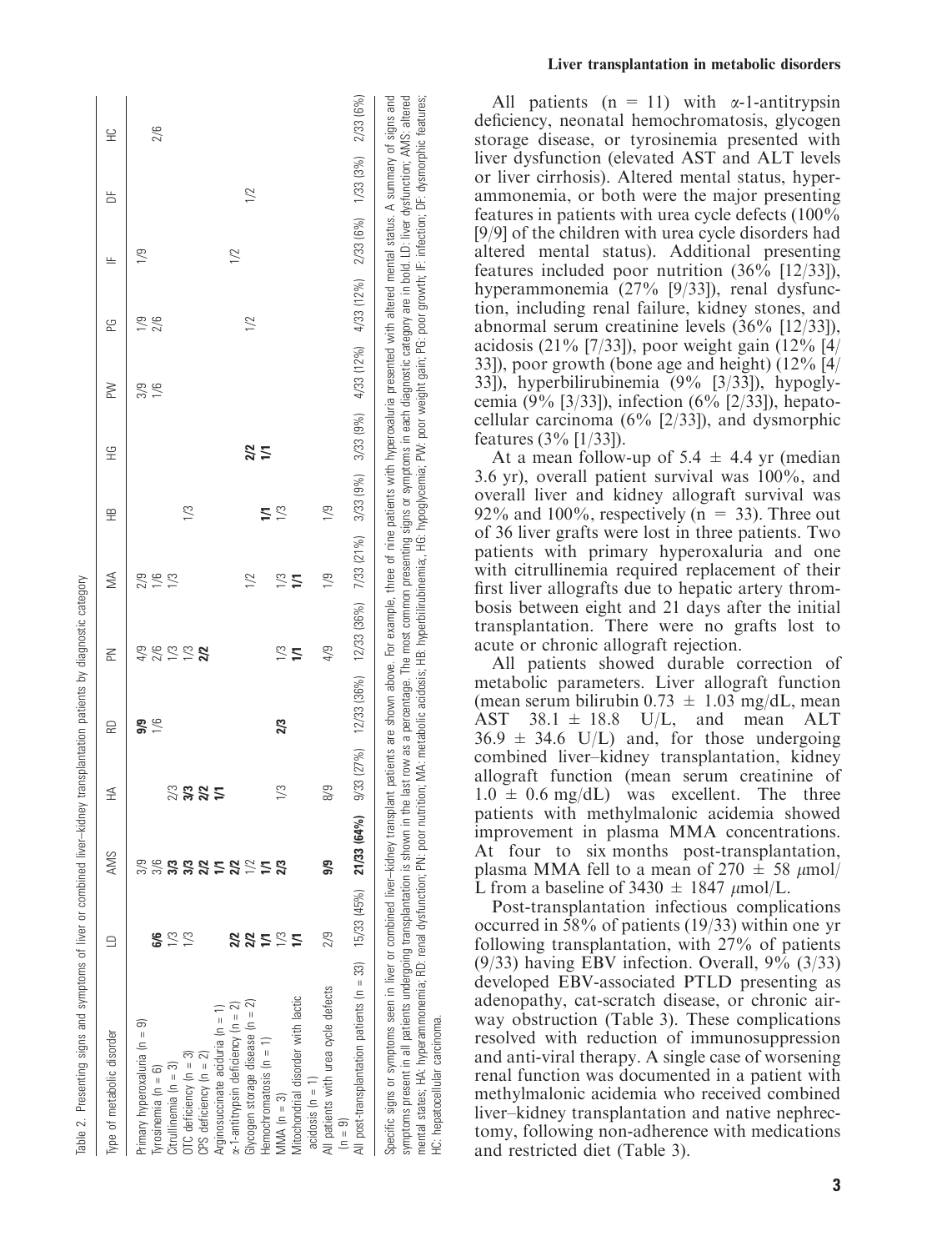| Table 3. Post-transplantation serious adverse events |  |  |  |
|------------------------------------------------------|--|--|--|
|------------------------------------------------------|--|--|--|

|                               | Within one yr            | post-transplantation                       | After 1 yr post-<br>transplantation |                                            |  |
|-------------------------------|--------------------------|--------------------------------------------|-------------------------------------|--------------------------------------------|--|
| Adverse Event                 | Number<br>of<br>episodes | Number<br>nf<br>patients (%)<br>$(n = 33)$ | Number<br>of<br>episodes            | Number<br>nf<br>patients (%)<br>$(n = 33)$ |  |
| Hospitalization               | 60                       | 23 (70)                                    | 55                                  | 18 (55)                                    |  |
| Immunologic                   |                          |                                            |                                     |                                            |  |
| Graft rejection               | 20                       | 15 (45)                                    | 12                                  | 8(24)                                      |  |
| PTLD                          | 1                        | 1(3)                                       | $\overline{2}$                      | 2(6)                                       |  |
| Tacrolimus toxicity           | 3                        | 3(9)                                       | Ŋ                                   | 0                                          |  |
| Hepatobiliary                 |                          |                                            |                                     |                                            |  |
| Abdominal hemorrhage          | 3                        | 3(9)                                       | 0                                   | $\Omega$                                   |  |
| Biliary tract problems*       | 9                        | 7(21)                                      | $\overline{2}$                      | 2(6)                                       |  |
| Retransplantation<br>(liver)  | $\overline{2}$           | 2(6)                                       | 1                                   | 1(3)                                       |  |
| Hepatic artery<br>thrombosis  | 4                        | 4(12)                                      | $\Omega$                            | 0                                          |  |
| Liver infarction              | 1                        | 1(3)                                       | 0                                   | 0                                          |  |
| Portal vein stricture         | 1                        | 1(3)                                       | $\Omega$                            | $\theta$                                   |  |
| Infectious disease            |                          |                                            |                                     |                                            |  |
| Varicella                     | 0                        | $\theta$                                   | 5                                   | 5(15)                                      |  |
| <b>FBV</b>                    | 9                        | 9(27)                                      | $\Omega$                            | $\theta$                                   |  |
| Wound abscess                 | $\overline{2}$           | 2(6)                                       | N                                   | $\theta$                                   |  |
| Other infection               | 20                       | 8(24)                                      | 22                                  | 16 (48)                                    |  |
| Gastrointestinal              |                          |                                            |                                     |                                            |  |
| Dehydration                   | 6                        | 5(15)                                      | 6                                   | 6(18)                                      |  |
| Pulmonary                     |                          |                                            |                                     |                                            |  |
| Pleural effusion              | 5                        | 5(15)                                      | 0                                   | $\theta$                                   |  |
| Renal                         |                          |                                            |                                     |                                            |  |
| Renal impairment <sup>†</sup> | U                        | 0                                          | 1                                   | 1(3)                                       |  |
| Neurologic                    |                          |                                            |                                     |                                            |  |
| Seizures                      | 5                        | 4(12)                                      | 1                                   | 1(3)                                       |  |
|                               |                          |                                            |                                     |                                            |  |

\* Includes cholangitis, biliary stent placement, biliary stenosis or fistula, biliary reconstruction, and bile peritonitis.

<sup>†</sup>Renal impairment occurred in a single patient with methylmalonic acidemia.

Weight was evaluated  $35 \pm 3.3$  months after transplantation. For the group as a whole, weight Z scores improved  $0.72 \pm 1.44$  from  $-0.53 \pm 1.44$ 1.61 at the time of transplantation to  $0.18 \pm 1.47$ at follow-up  $(n = 31)$ . For the non-urea cycle disorder patients  $(n = 21)$ , weight Z scores improved  $1.14 \pm 1.39$  (from  $-0.77 \pm 1.56$  to  $0.20 \pm 1.38$ ) (p = 0.03). For urea cycle disorder patients  $(n = 9)$ , weight Z scores improved  $0.07 \pm 1.56$  (from  $0.06 \pm 1.81$  to  $0.29 \pm 1.75$ ). Height was not adequately recorded at the time of transplantation for comparison between time of transplantation and three yr post-transplantation. However,  $35 \pm 3.3$  months after transplantation the study group as a whole had height Z scores of  $-0.64 \pm 1.73$ ; the non-urea cycle patients had height Z scores of  $-0.89 \pm 2.08$  and the urea cycle patients had scores of  $-0.07 \pm 1.37$ . BMI at follow-up was in the normal range (18.26  $\pm$  3.39).

Mental (MDI) and psychomotor (PDI) functioning for metabolic patients transplanted

 $\leq$  42 months of age (n = 21) improved over time. Before transplantation, MDI (82  $\pm$  15.2) and PDI (70  $\pm$  17) mean scores were delayed at  $-1$  SD and  $-2$  SD, respectively. Three months post-transplantation, mean scores decreased significantly for both MDI (75  $\pm$  13, p < 0.001) and PDI  $(59 \pm 13, p \le 0.01)$ , but returned to pretransplantation baseline by one yr posttransplantation (MDI 83  $\pm$  17; PDI 74  $\pm$  15). Patients ( $n = 14$ ) evaluated two yr post-transplantation showed significant increases in mean scores for psychomotor skills (PDI 87  $\pm$  24,  $p \le 0.01$ ), but not mental skills (MDI 87  $\pm$  15) (Table 4).

When compared to patients with biliary atresia matched for age at transplantation  $(n = 31)$ , metabolic disorder patients demonstrated significantly decreased mental development before transplantation and at one and two yr posttransplantation ( $p \leq 0.05$ ) (data not shown). A comparison of psychomotor indices found that metabolic disorder patients had significantly decreased scores pre-transplantation ( $p \leq 0.01$ ) and three months post-transplantation ( $p <$ 0.05). At one yr, the developmental gap closed somewhat ( $p \leq 0.07$ ), but by two yr after transplantation there was no difference between PDI scores for the biliary atresia group (87  $\pm$  12) and the metabolic disorders group  $(86 \pm 15)$ . A summary of intellectual capabilities for urea cycle patients ( $n = 7$ ) indicates that, 2–6 yr after transplantation, four children were functioning in the normal range, one child achieved an IQ score  $-1$  SD below normal and two children obtained IO scores  $-2$  SD below normal. Current school status by parental report ranged from age appropriate classroom placement ( $n = 2$ ) to selfcontained special education classroom (n = 3). An additional two children had age appropriate classroom placement, but required additional educational support services (Table 5).

#### **Discussion**

The patients described in this study were diagnosed with a variety of inborn errors of metabolism (Table 1). Not surprisingly, presenting signs and symptoms corresponded to the underlying pathophysiology of the specific metabolic condition (Table 2). Post-transplantation survival rates of patients who have inborn errors of metabolism appear to be higher, reaching 100%, when compared to survival following transplantation for other indications, such as extrahepatic biliary atresia, acute liver failure, and postnecrotic liver cirrhosis (21–23). The results of the current study reinforce this point, with all 33 patients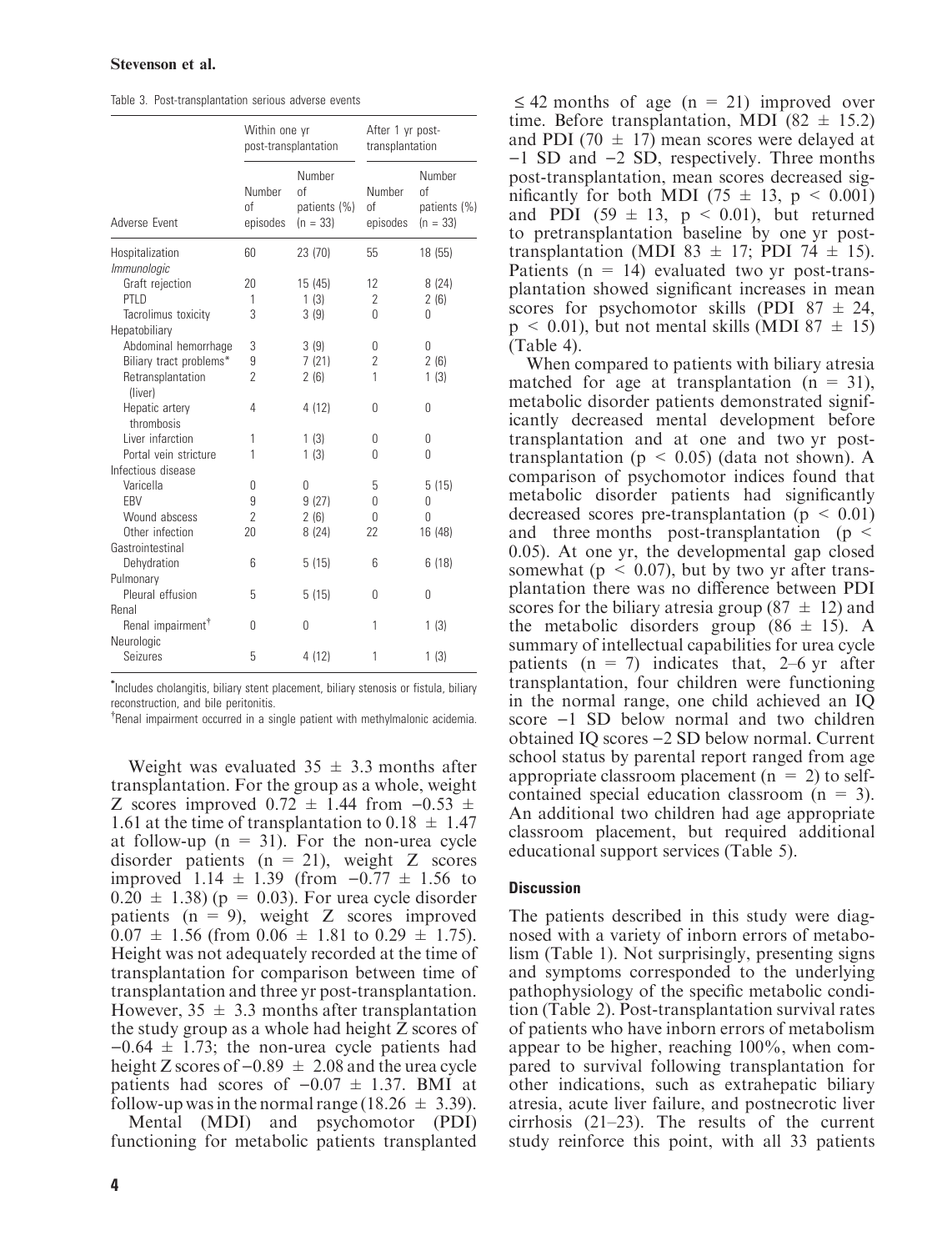|  |  |  |  |  |  |  |  |  |  |  |  |  |  | Table 4. Mental (MDI) and psychomotor (PDI) cores for children with metabolic disorders before and after transplantation |
|--|--|--|--|--|--|--|--|--|--|--|--|--|--|--------------------------------------------------------------------------------------------------------------------------|
|--|--|--|--|--|--|--|--|--|--|--|--|--|--|--------------------------------------------------------------------------------------------------------------------------|

| Subscale           | Pretransplant<br>$(n = 22)$ | 3 months<br>post-transplant<br>$(n = 22)$ | 12 months<br>post-transplant<br>$(n = 22)$ | 24 months<br>post-transplant<br>$(n = 15)$ | p-Value                 |
|--------------------|-----------------------------|-------------------------------------------|--------------------------------------------|--------------------------------------------|-------------------------|
| Mental score (MDI) | $82 \pm 15 (50 - 103)$      | $75 \pm 13 (50 - 92)$                     | $83 \pm 17$ (50-110)                       | $87 \pm 24$ (50-114)                       | $< 0.001$ <sup>†‡</sup> |
| Psychomotor (PDI)  | $70 \pm 17 (50 - 102)$      | $59 \pm 13 (50 - 86)$                     | $74 \pm 15 (50 - 95)$                      | $87 \pm 15$ (73-115)                       | $< 0.01†§ < 0.001‡$     |

Results reported as means  $\pm$  SD (range).

 $\dagger$ Significant for  $\Delta$  Pretransplant to three months post-transplant.

<sup>‡</sup>Significant for  $\Delta$  3 months to 12 months post-transplant.<br><sup>§</sup>Significant for  $\Delta$  12 months to 24 months post-transplan

<sup>§</sup> Significant for  $\Delta$  12 months to 24 months post-transplant.

Table 5. Summary of IQ scores and school status for children with urea cycle disorders 2–6 yr following liver transplantation

|   | Subject Diagnosis             | Age at<br>Transplantation IQ <sup>®</sup> |                     | School status by<br>parental report <sup>†</sup>                                                                  |
|---|-------------------------------|-------------------------------------------|---------------------|-------------------------------------------------------------------------------------------------------------------|
| 1 | OTC<br>deficiency<br>(female) | 9 yr                                      | 95 (2 yr)           | Grade appropriate<br>school placement<br>$(7 \text{ yr})$                                                         |
| 2 | OTC<br>deficiency<br>(male)   | 7 months                                  | $85(6 \text{ yr})$  | Diagnosed with attention<br>deficit disorder; regular<br>classroom with<br>educational support<br>services (7 yr) |
| 3 | OTC<br>deficiency<br>(female) | 7 yr                                      | 65 (2 yr)           | Diagnosed with autism;<br>special education<br>placement (5 yr)                                                   |
| 4 | Citrullinemia 8 yr            |                                           | 98 (5 yr)           | Grade appropriate school<br>placement (5 yr)                                                                      |
| 5 | Citrullinemia 7 months        |                                           | $103(4 \text{ yr})$ | Grade appropriate school<br>placement with<br>educational<br>support services                                     |
| 6 | ASI<br>deficiency             | 5 yr                                      | 77 (3 yr)           | Special education<br>placement (6 yr)                                                                             |
| 7 | CPS<br>deficiency             | 6 yr                                      | 62 $(2 \text{ yr})$ | Home schooled with<br>special education<br>support (3 yr)                                                         |

\* The post-transplantation cognitive assessment testing interval is shown in parentheses.

<sup>†</sup>The post-transplantation reported school status interval is shown in parentheses.

undergoing liver or combined liver–kidney transplantation surviving at a mean follow-up of  $5.4 \pm 4.4$  yr. Improved survival in metabolic patients undergoing transplantation may be related to the presence of normal anatomy, the ability to perform surgery electively during periods of relative clinical stability, or other unknown factors.

In children who are treated by liver transplantation for chronic liver disease of any type, poor growth occurs in the first 6–12 months posttransplantation and catch-up growth occurs within 1–4 yr. The post-transplantation growth rate is affected by factors such as pretransplantation height, nutritional status, graft function,

and steroid usage (2, 24–28). In children undergoing living donor liver transplantation for metabolic disorders, physical growth retardation is more severe the earlier the age of symptom onset or the longer the duration between symptom onset to liver transplantation (29). Improved growth parameters have been observed posttransplantation in patients with methylmalonic acidemia, hyperoxaluria type 1, glycogen storage disease type 1 and mitochondrial disease limited to the liver (7, 9–11, 30). The children in our cohort showed improved weight by three yr posttransplantation. For unclear reasons, this effect was especially notable in patients who did not have urea cycle disorders. Change of height could not be evaluated because of a lack of height measurements at the time of transplantation. However, overall patient height was  $-0.64 \pm 1$ 1.73 at the conclusion of this study, which shows the potential for normal stature (within 2 SD of normal) after transplantation. Therefore, children who have metabolic disorders have the potential for improved and, in some cases, normal growth following transplantation.

Developmental outcome studies of patients with inborn errors of metabolism following liver transplantation are scant. Moreover, these studies are limited by lack of standardized assessment instruments and case presentation format in some instances  $(5-7, 10, 31-36)$ . In one posttransplantation study, 24 children with mixed diagnoses of metabolic disorders showed varied academic performance, with some children performing at appropriate grade level while others required special education services (3). In another study, normal post-transplantation neurological status was reported for 35 metabolic disorder patients, but these positive findings resulted from inclusion of diagnoses with little significant effect on mental functioning (i.e., citrin deficiency and relatively mild, late-onset urea cycle disorders) (29). For patients with MSUD, cognitive, behavioral and motor deficits may improve significantly following liver trans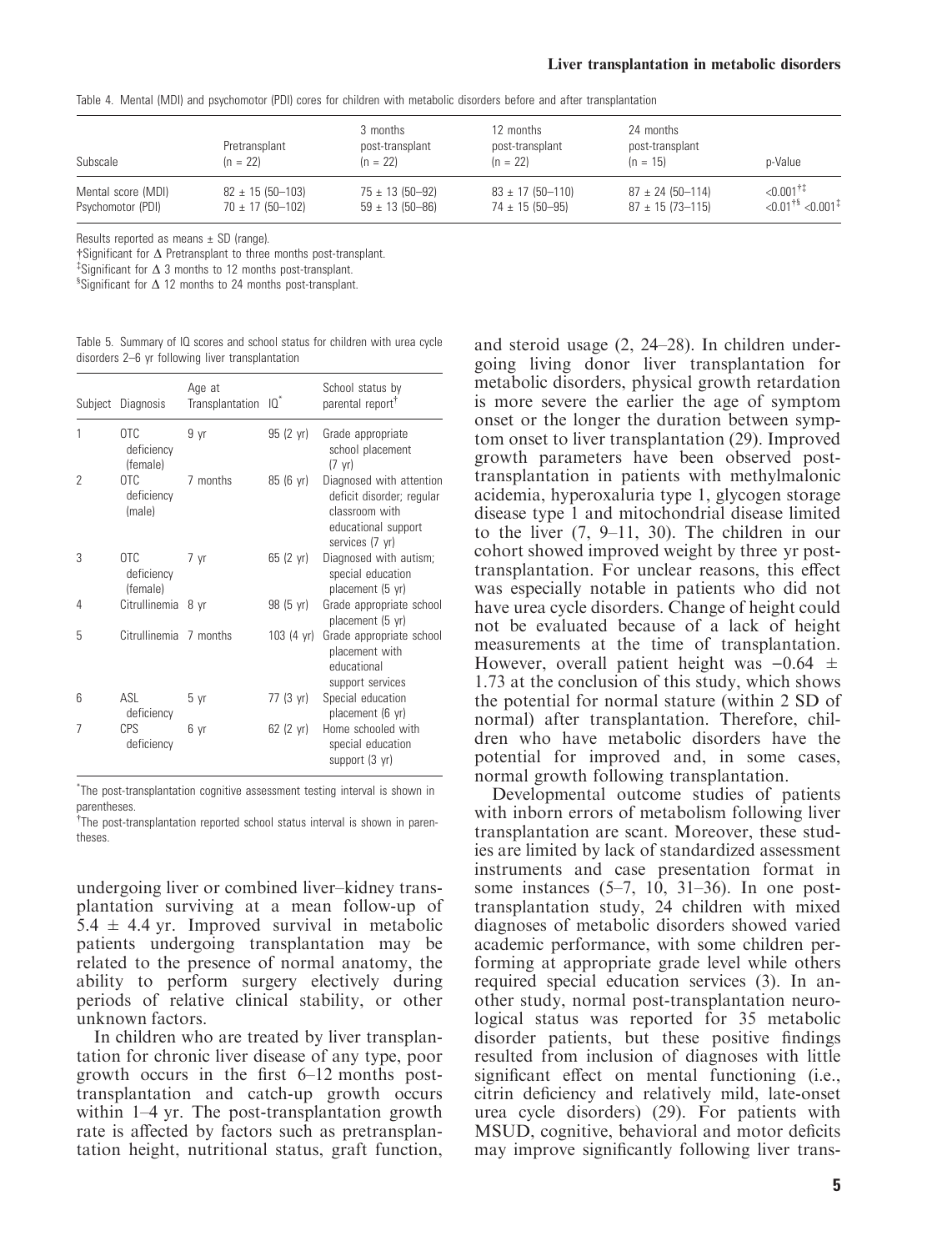plantation, while patients who have organic acidemias or mitochondrial respiratory chain defects remain at risk for continued neurological deterioration following surgery (6, 8, 13, 14, 37). In early-onset urea cycle disorders, which clearly have the potential to impact mental and motor function, transplantation appears to prevent further neurological deterioration and cognitive function may improve in some cases, with neurological outcome correlating with pretransplantation cognitive ability (31, 36, 38, 39). Children transplanted for end-stage liver disease with biliary atresia and other non-metabolic disorders have shown significantly improved development post-transplantation. Such gains in mental development are associated with improved growth and nutritional indices, such as height, weight, and albumin level (24, 25, 40). Overall, the underlying diagnosis and baseline developmental status appear to influence subsequent developmental outcome in children undergoing liver transplantation.

The 21 children described in this paper who were transplanted at  $\leq 42$  months of age showed a pattern of ''developmental recovery'' following transplantation, as has been reported in previous studies (28, 41, 42). Before transplantation, children with metabolic disorders had significant delays in both cognitive and motor development when compared to a norm-based sample. Following a downward trend in both mental and motor scores three months after transplantation, developmental functioning returned to the pretransplantation level one yr after transplantation. When compared to children with biliary atresia at two yr post-transplantation, no difference was found in psychomotor development, suggesting that the deleterious effect of metabolic disorders is confined to mental development. Overall, the group of patients with metabolic disorders showed remarkable gains in both their cognitive and motor skills over time, with low–normal scores at two yr post-transplantation. Given the risk of continued neurological compromise in some metabolic disorders, the fact that mental function was preserved two yr post-surgery may represent a potential benefit of transplantation.

The subset of children with urea cycle disorders ( $n = 7$ ) demonstrated a wide range of IQ scores following transplantation (62–103), but four of the children were functioning in regular classroom settings (Table 5). These data suggest that disease processes related to metabolic disorders and transplantation can have deleterious effects on both cognitive and psychomotor functioning, but with transplantation developmental gains over time are possible, with some children

demonstrating normal or near-normal academic functioning in the post-transplantation period. Further longitudinal study of children with metabolic disorders is needed to determine if developmental gains are maintained or improved upon over time. In addition, a larger sample size would assist in determining the specific effects of transplantation on the developmental functioning of children with metabolic disorders.

Liver transplantation for patients with metabolic disorders is also associated with significant risks, limitations, and potential adverse events (Table 3), which should be carefully considered before listing a patient for transplantation. EBV or other infections, EBV-related PTLD, and medication reactions may occur. In addition, certain types of immunosuppression (especially steroids) can negatively affect post-transplantation catch-up growth. However, the use of steroid-sparing immunosuppressive regimens has been associated with significant benefits in pediatric transplantation recipients, including improved growth and decreased incidence of hypertension, obesity, and cosmetic side effects (43). A strict regimen of immunosuppression and a carefully managed diet must be followed lifelong. Severe, albeit less common, complications include primary graft failure, abdominal hemorrhage, and the risk of mortality.

Although hepatocyte transplantation is a promising new approach for the treatment of liver-based metabolic disorders, only limited success has been reported to date (44). Gene therapy also holds promise for the treatment of these disorders, but significant hurdles need to be overcome, a fact that is clearly illustrated by the fatal occurrence of systemic inflammatory response syndrome in a urea cycle patient following adenoviral gene transfer (45). Thus, until the aforementioned technologies can be developed for wider application, liver transplantation is currently the only definitive therapy for these patients and has been associated with improvement in patient outcomes. In patients with metabolic disorders meeting indications for transplantation, liver transplantation or combined liver–kidney transplantation (for those with accompanying renal failure) is associated with excellent long-term survival, improved metabolic parameters, and improved growth and developmental functioning.

### **References**

1. Treem WR. Liver transplantation for non-hepatotoxic inborn errors of metabolism. Curr Gastroenterol Rep 2006: 8: 215– 223.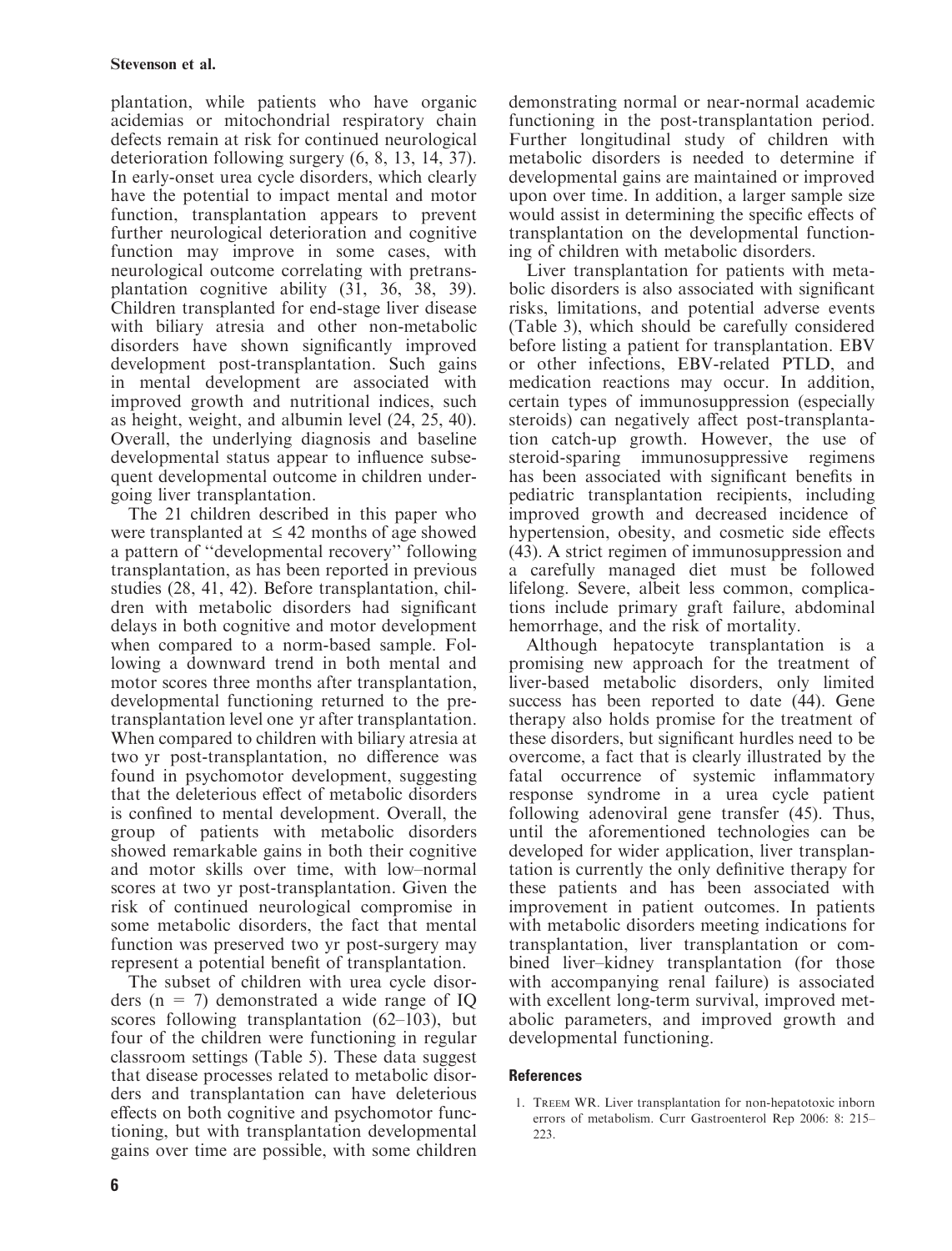- 2. Chin SE, Shepherd RW, Cleghorn GJ, et al. Survival, growth and quality of life in children after orthotopic liver transplantation: A 5 year experience. J Paediatr Child Health 1991: 27: 380–385.
- 3. Kayler LK, Merion RM, Lee S, et al. Long-term survival after liver transplantation in children with metabolic disorders. Pediatr Transplant 2002: 6: 295–300.
- 4. Morioka D, Kasahara M, Takada Y, et al. Current role of liver transplantation for the treatment of urea cycle disorders: a review of the worldwide English literature and 13 cases at Kyoto University. Liver Transpl 2005: 11: 1332–1342.
- 5. Mohan N, McKiernan P, Preece MA, et al. Indications and outcome of liver transplantation in tyrosinaemia type 1. Eur J Pediatr 1999: 158(Suppl. 2): S49–S54.
- 6. Strauss KA, Mazariegos GV, Sindhi R, et al. Elective liver transplantation for the treatment of classical maple syrup urine disease. Am J Transplant 2006: 6: 557–564.
- 7. Nagarajan S, Enns GM, Millan MT, Winter S, Sarwal MM. Management of methylmalonic acidaemia by combined liver-kidney transplantation. J Inherit Metab Dis 2005: 28: 517–524.
- 8. Barshes NR, Vanatta JM, Patel AJ, et al. Evaluation and management of patients with propionic acidemia undergoing liver transplantation: A comprehensive review. Pediatr Transplant 2006: 10: 773–781.
- 9. Faivre L, Houssin D, Valayer J, Brouard J, Hadchouel M, BERNARD O. Long-term outcome of liver transplantation in patients with glycogen storage disease type Ia. J Inherit Metab Dis 1999: 22: 723–732.
- 10. Gagnadoux MF, Lacaille F, Niaudet P, et al. Long term results of liver-kidney transplantation in children with primary hyperoxaluria. Pediatr Nephrol 2001: 16: 946–950.
- 11. Millan MT, Berquist WE, So SK, et al. One hundred percent patient and kidney allograft survival with simultaneous liver and kidney transplantation in infants with primary hyperoxaluria: A single-center experience. Transplantation 2003: 76: 1458–1463.
- 12. Eghtesad B, Nezakatgoo N, Geraci LC, et al. Liver transplantation for Wilson's disease: A single-center experience. Liver Transpl Surg 1999: 5: 467–474.
- 13. Sokal EM, Sokol R, Cormier V, et al. Liver transplantation in mitochondrial respiratory chain disorders. Eur J Pediatr 1999: 158(Suppl. 2): S81–S84.
- 14. Chakrapani A, Sivakumar P, McKiernan PJ, Leonard JV. Metabolic stroke in methylmalonic acidemia five years after liver transplantation. J Pediatr 2002: 140: 261–263.
- 15. Burdelski M, Rogiers X. Liver transplantation in metabolic disorders. Acta Gastroenterol Belg 1999: 62: 300–305.
- 16. Goss JA, Shackleton CR, McDiarmid SV, et al. Long-term results of pediatric liver transplantation: An analysis of 569 transplants. Ann Surg 1998: 228: 411–420.
- 17. Millan MT, Keeffe EB, Berquist WE, et al. Liver transplantation at Stanford University Medical Center. Clin Transplant 1998: 287–296.
- 18. BUSUTTIL RW, FARMER DG, YERSIZ H, et al. Analysis of longterm outcomes of 3200 liver transplantations over two decades: A single-center experience. Ann Surg 2005: 241: 905–916. discussion 916–918.
- 19. Tiao GM, Alonso MH, Ryckman FC. Pediatric liver transplantation. Semin Pediatr Surg 2006: 15: 218–227.
- 20. Bayley N. Bayley Scales of Infant Development, 2nd Edn. San Antonio, TX: The Psychological Corporation, 1993.
- 21. Esquivel CO, Iwatsuki S, Gordon RD, et al. Indications for pediatric liver transplantation. J Pediatr 1987: 111: 1039– 1045.
- 22. Morioka D, Takada Y, Kasahara M, et al. Living donor liver transplantation for noncirrhotic inheritable metabolic

liver diseases: impact of the use of heterozygous donors. Transplantation 2005: 80: 623–628.

- 23. BURDELSKI M, RODECK B, LATTA A, et al. Treatment of inherited metabolic disorders by liver transplantation. J Inherit Metab Dis 1991: 14: 604–618.
- 24. Burdelski M, Nolkemper D, Ganschow R, et al. Liver transplantation in children: Long-term outcome and quality of life. Eur J Pediatr 1999: 158(Suppl. 2): S34–S42.
- 25. van Mourik ID, Beath SV, Brook GA, et al. Long-term nutritional and neurodevelopmental outcome of liver transplantation in infants aged less than 12 months. J Pediatr Gastroenterol Nutr 2000: 30: 269–275.
- 26. Bucuvalas JC, Ryckman FC. Long-term outcome after liver transplantation in children. Pediatr Transplant 2002: 6: 30– 36.
- 27. Taylor RM, Franck LS, Gibson F, Dhawan A. Liver transplantation in children: Part 2 – long-term issues. J Child Health Care 2005: 9: 274–287.
- 28. Stewart SM, Uauy R, Waller DA, Kennard BD, Benser M, ANDREWS WS. Mental and motor development, social competence, and growth one year after successful pediatric liver transplantation. J Pediatr 1989: 114: 574–581.
- 29. Morioka D, Kasahara M, Takada Y, et al. Living donor liver transplantation for pediatric patients with inheritable metabolic disorders. Am J Transplant 2005: 5: 2754–2763.
- 30. Rake JP, van Spronsen FJ, Visser G, et al. End-stage liver disease as the only consequence of a mitochondrial respiratory chain deficiency: no contra-indication for liver transplantation. Eur J Pediatr 2000: 159: 523–526.
- 31. HASEGAWA T, TZAKIS AG, TODO S, et al. Orthotopic liver transplantation for ornithine transcarbamylase deficiency with hyperammonemic encephalopathy. J Pediatr Surg 1995: 30: 863–865.
- 32. Fletcher JM, Couper R, Moore D, Coxon R, Dorney S. Liver transplantation for citrullinaemia improves intellectual function. J Inherit Metab Dis 1999: 22: 581–586.
- 33. Saudubray JM, Touati G, Delonlay P, et al. Liver transplantation in propionic acidaemia. Eur J Pediatr 1999: 158(Suppl. 2): S65–S69.
- 34. VAN'T HOFF W, MCKIERNAN PJ, SURTEES RA, LEONARD JV. Liver transplantation for methylmalonic acidaemia. Eur J Pediatr 1999: 158(Suppl. 2): S70–S74.
- 35. Nyhan WL, Gargus JJ, Boyle K, Selby R, Koch R. Progressive neurologic disability in methylmalonic acidemia despite transplantation of the liver. Eur J Pediatr 2002: 161: 377–379.
- 36. Robberecht E, Maesen S, Jonckheere A, Van Biervliet S, CARTON D. Successful liver transplantation for argininosuccinate lyase deficiency (ASLD). J Inherit Metab Dis 2006: 29: 184–185.
- 37. McBride KL, Miller G, Carter S, Karpen S, Goss J, Lee B. Developmental outcomes with early orthotopic liver transplantation for infants with neonatal-onset urea cycle defects and a female patient with late-onset ornithine transcarbamylase deficiency. Pediatrics 2004: 114: e523–e526.
- 38. Whitington PF, Alonso EM, Boyle JT, et al. Liver transplantation for the treatment of urea cycle disorders. J Inherit Metab Dis 1998: 21(Suppl. 1): 112–118.
- 39. Saudubray JM, Touati G, Delonlay P, et al. Liver transplantation in urea cycle disorders. Eur J Pediatr 1999: 158(Suppl. 2): S55–S59.
- 40. Stewart SM, Hiltebeitel C, Nici J, Waller DA, Uauy R, ANDREWS WS. Neuropsychological outcome of pediatric liver transplantation. Pediatrics 1991: 87: 367–376.
- 41. Hobbs SA, Sexson SB. Cognitive development and learning in the pediatric organ transplant recipient. J Learn Disabil 1993: 26: 104–113.